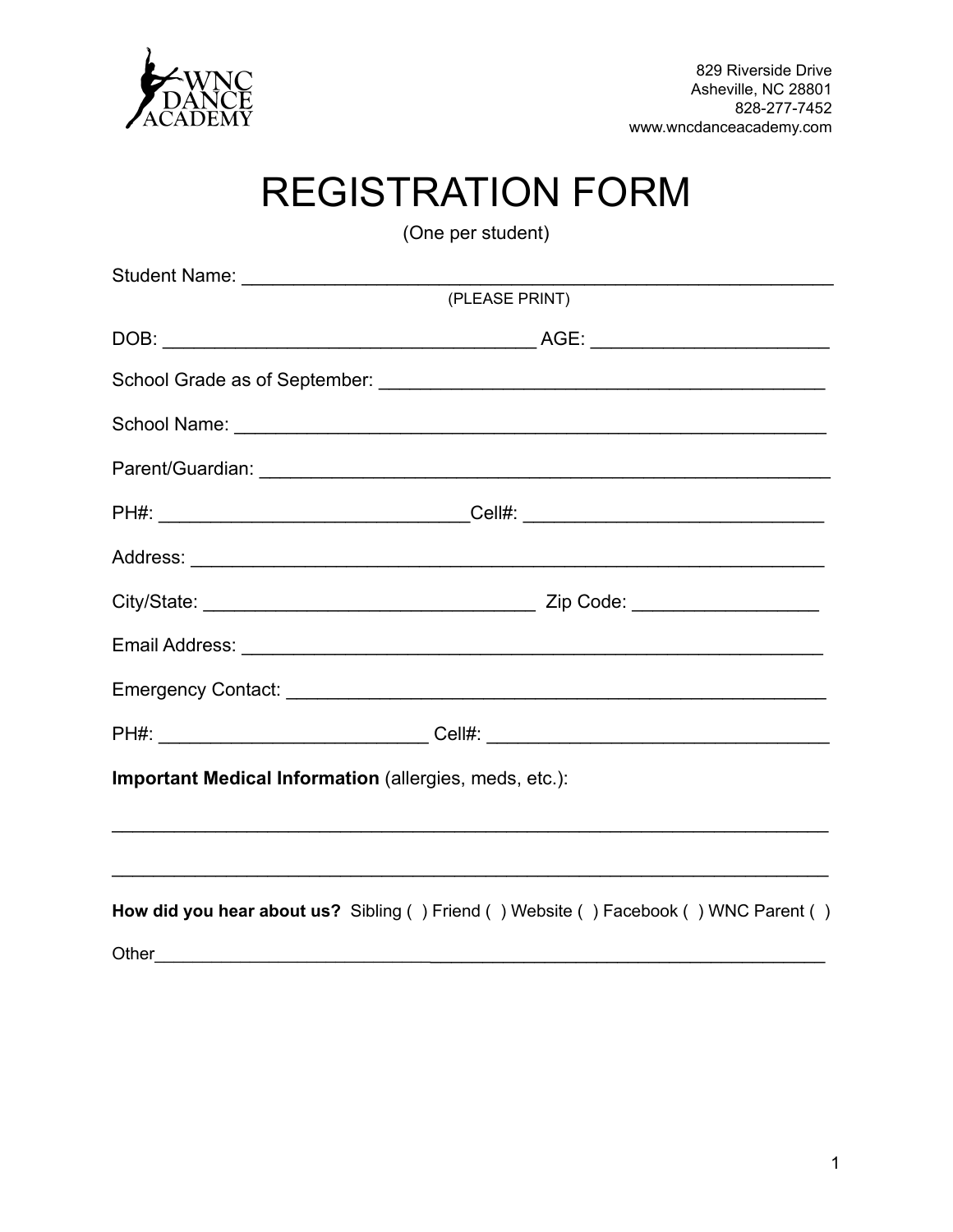

829 Riverside Drive Asheville, NC 28801 828-277-7452 www.wncdanceacademy.com

## **Non-Refundable Registration Fee** is \$35

**Drop in class** is \$15 for a 45 minute class, \$20 for an hour, which is non-refundable.

**Dropped student class(s**) requires a **30-day written notice**. **We must receive a 30-day written notice of removal from any class, you will be charged for the month.**

**\_\_\_\_\_\_\_\_ Parent Initials**

There will be a **\$30.00 fee for returned checks**.

\_\_\_\_\_\_\_\_ **Parent Initials**

**If a student misses a class(s),** you are still **responsible to pay for the entire monthly fee. Make up classes** are available in the same genre and level of dance within the month of the missed class.